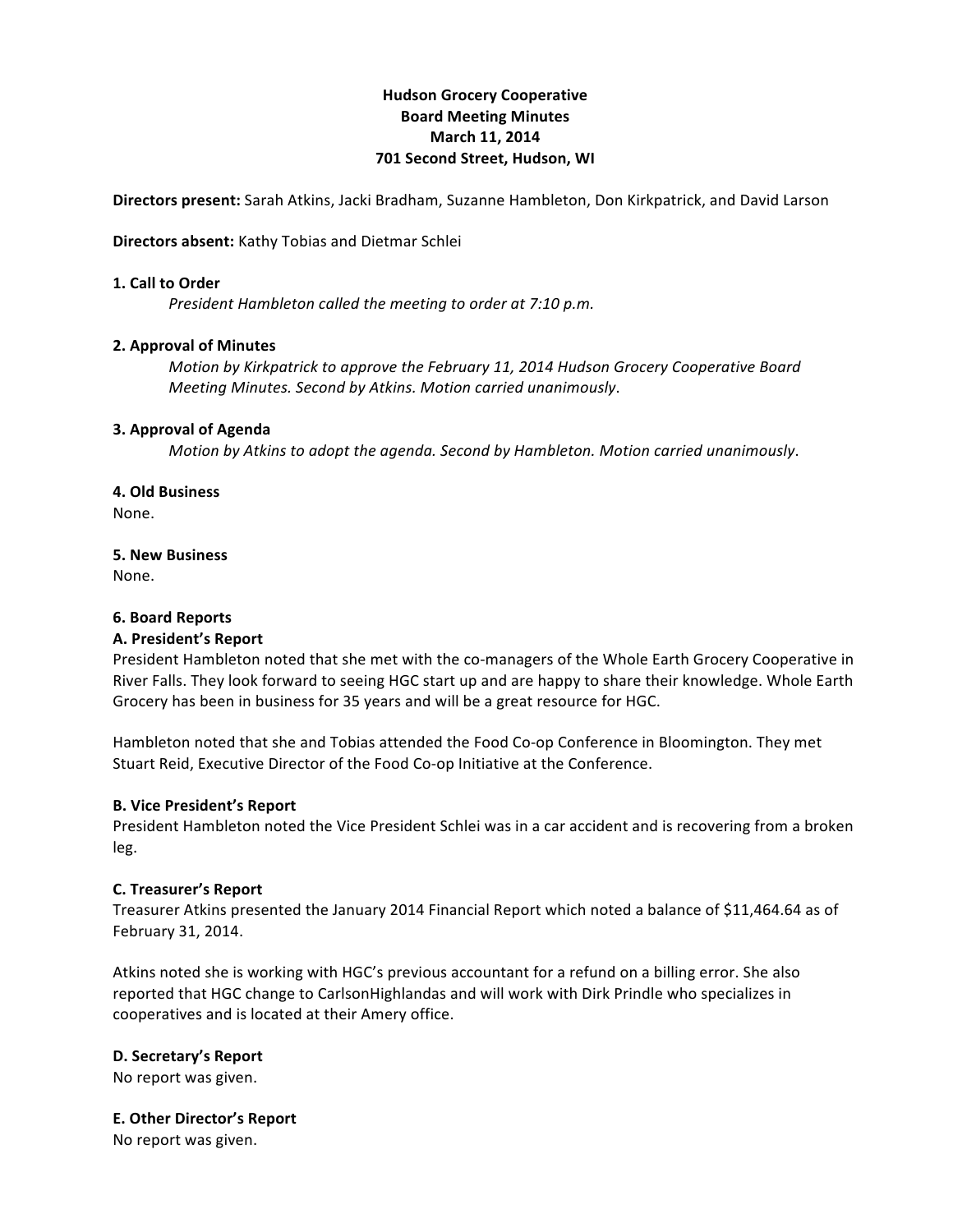# **7.'Committee'Reports**

## **A.'Fundraising and'Finance'**

Atkins noted that the Finance Committee needs to set up the 2014 budget.

The CDS Consulting Co-op can help put together pro-forma financials that would help provide information needed for the budget. With information on what is needed for start up and where to get funding.

*Motion by Kirkpatrick to approve the Fundraising and Finance Committee Charter and Goals.* Second by Atkins. Motion carried unanimously.

The approved Charter and Goals will be posted to the Google Drive.

## **B.'Ownership and'Volunteers**

One new HGC membership application was presented to the Board: 196 Joshua and Anne Kerber.

*Motion by Hambleton to approve the new HGC membership application. Second by Atkins. Motion!carried!unanimously*.

Ten member surveys have been returned resulting in one person interested in serving on the Steering Committee, one for the Marketing Committee, and two interested in the Ownership Committee.

The position of a Volunteer Coordinator to train volunteers to serve as ambassadors for the Co-op was recommended. Potential Coordinators were suggested: Karen English or Susie Fallen.

The Ownership and Volunteers Committee Charter and Goals was reviewed.

*Motion by Kirkpatrick to approve the Ownership and Volunteers Committee Charter and Goals. Second!by!Atkins.!Motion!carried!unanimously.*

The approved Charter and Goals will be posted to the Google Drive.

#### **C.'Marketing'and'Communication**

HGC needs a PowerPoint presentation developed to highlight the Co-op's selling points. The information need for the presentation can be pulled off the website. The presentation should be about 10 minutes and should be targeted toward potential members.

The Marketing Committee will work on the presentation and after it is completed work with the Ownership Committee to organize some ownership meetings.

The Committee is working on future events including booths at community event, informational meetings, and an ownership meeting for HGCs second year anniversary. Additionally there are community volunteer events planned through out the year.

*Motion by Larson to approve the Marketing Budget. Second by Atkins. Motion carried unanimously.*

The TEDx event was held on March 1<sup>st</sup> at the River Falls Library. Eleven people attended and there was a good discussion following the presentation.

Three new volunteers attended the Marketing Committee meeting and two of them have agreed to help work on the HGC promotional brochure and the PowerPoint presentation.